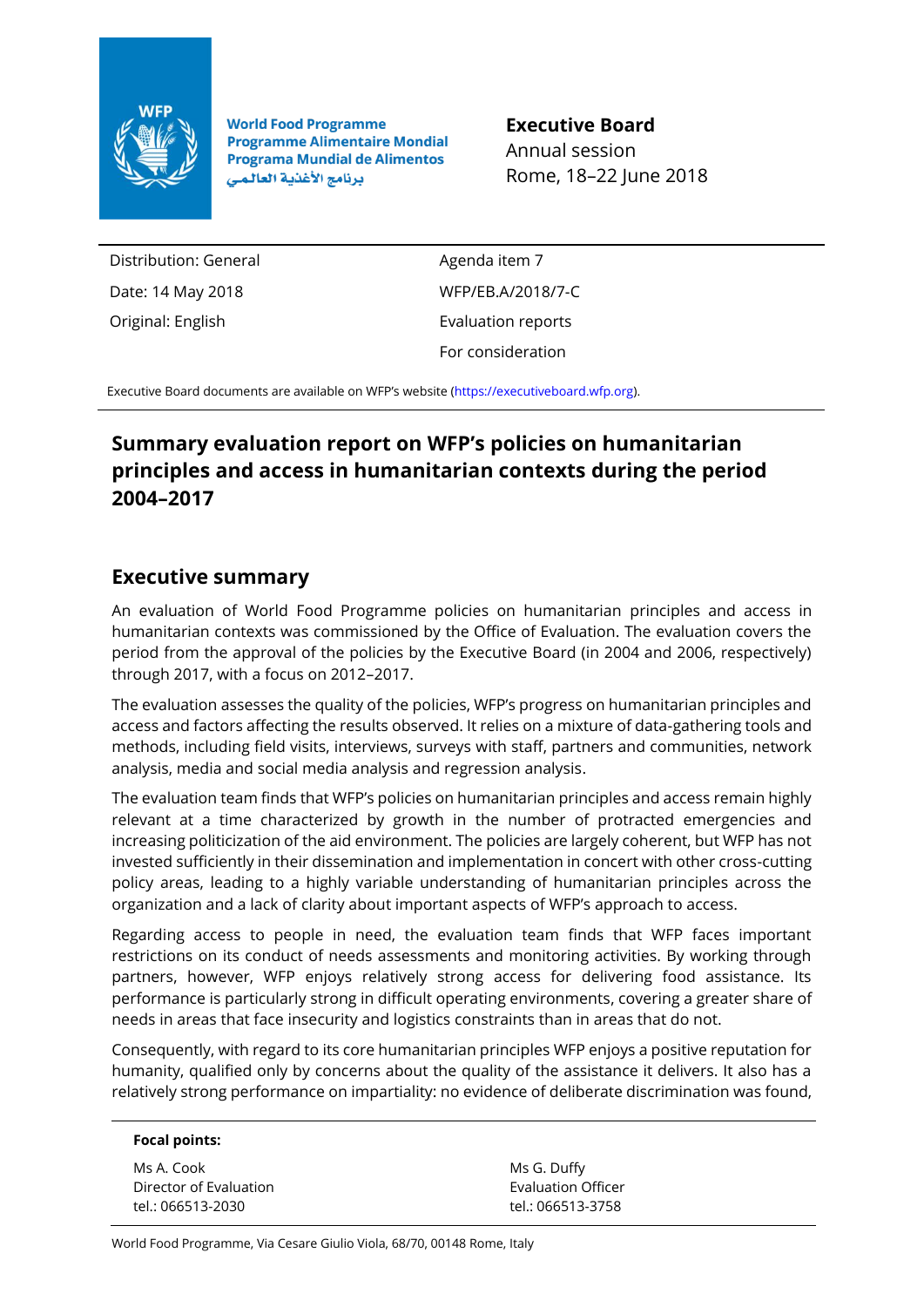although the evaluation team found impartiality-related weaknesses reflected in uneven coverage of food security needs, both globally and within countries. Perceptions of WFP's neutrality are less positive, especially among external stakeholders, owing to its close relationship with host governments and its reliance on the use of armed escorts, particularly in conflict situations. Finally, WFP's operational independence was found to be constrained by its dependence on inflexible funding from a relatively small pool of donors.

Crucial factors affecting WFP's performance on humanitarian principles and access include its mandate, organizational culture, relationships with partners, relationships with host governments and armed non-state actors, institutional processes and capacities and security management.

The evaluation team recommends WFP pay more attention to humanitarian principles, including in situations where there are trade-offs between access and humanity on the one hand and impartiality, neutrality or operational independence on the other. It also recommends that WFP significantly increase its investment in the dissemination and implementation of the policies, including by strengthening staff competencies, designating responsibilities for humanitarian principles and access at the country level, prioritizing humanitarian principles when engaging with cooperating partners and commercial providers, investing in its use of needs assessment data and its security capacity and strengthening dialogue and advocacy with donors.

### **Draft decision\***

1

The Board takes note of the summary report of the evaluation of WFP's policies on humanitarian principles and access in humanitarian contexts during the period 2004–2017 set out in document WFP/EB.A/2018/7-C and the management response set out in document WFP/EB.A/2018/7-C/Add.1 and encourages further action on the recommendations presented in the report, taking into account the considerations raised by the Board during its discussion.

<sup>\*</sup> This is a draft decision. For the final decision adopted by the Board, please refer to the decisions and recommendations document issued at the end of the session.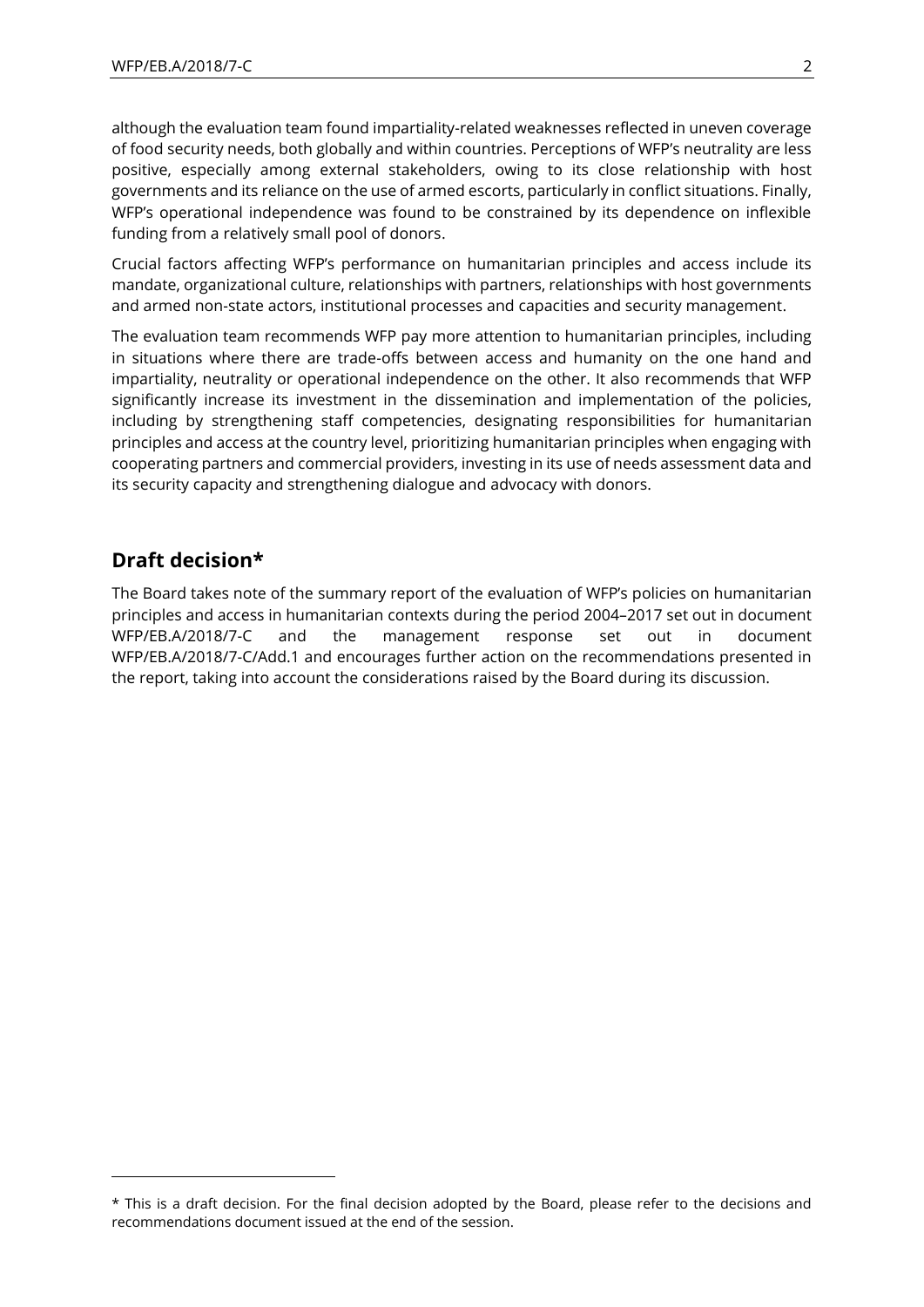## **Introduction**

### **Evaluation features**

- 1. WFP's policies on [humanitarian principles](http://one.wfp.org/eb/docs/2004/wfp030144~2.pdf)<sup>1</sup> and [humanitarian access](https://www.wfp.org/content/note-humanitarian-access-and-its-implications-wfp)<sup>2</sup> were approved by the WFP Executive Board in 2004 and 2006, respectively.
- 2. Adherence to the core humanitarian principles of humanity, impartiality, neutrality and operational independence and the ability to gain access to those in need of assistance are central to WFP's operations. In accordance with the WFP requirement that policies be evaluated within four to six years of the start of their implementation, this evaluation provides an evidence-based assessment of the policies' quality, WFP's performance on humanitarian principles and access and factors affecting results.
- 3. The evaluation focused on the period 2012–2017. It was conducted between March and December 2017 by a four-person team that collected evidence at the global, regional and country levels through:
	- $\triangleright$  a document and literature review including over 100 project documents, related evaluations, policies and guidance;
	- $\triangleright$  field visits to country operations in Yemen, the Democratic Republic of the Congo, Iraq, Bangladesh, Mali and Burundi and four regional hubs (in Dakar, Nairobi, Amman and Bangkok);
	- $\triangleright$  over 440 key informant interviews with WFP staff at headquarters, regional bureaux and country offices and with partners and donors;
	- $\triangleright$  electronic surveys with over 1,300 staff and partners;
	- $\triangleright$  telephone surveys with over 2,500 affected people in six countries;
	- $\triangleright$  analysis of media, social media and complaints and feedback mechanism data;
	- $\triangleright$  network analysis; and
	- ➢ quantitative analysis of WFP's coverage of needs and factors potentially influencing access.

<sup>1</sup> "Humanitarian Principles" (WFP/EB.A/2004/5-C).

<sup>2</sup> "Note on Humanitarian Access and its Implications for WFP" (WFP/EB.1/2006/5-B/Rev.1)".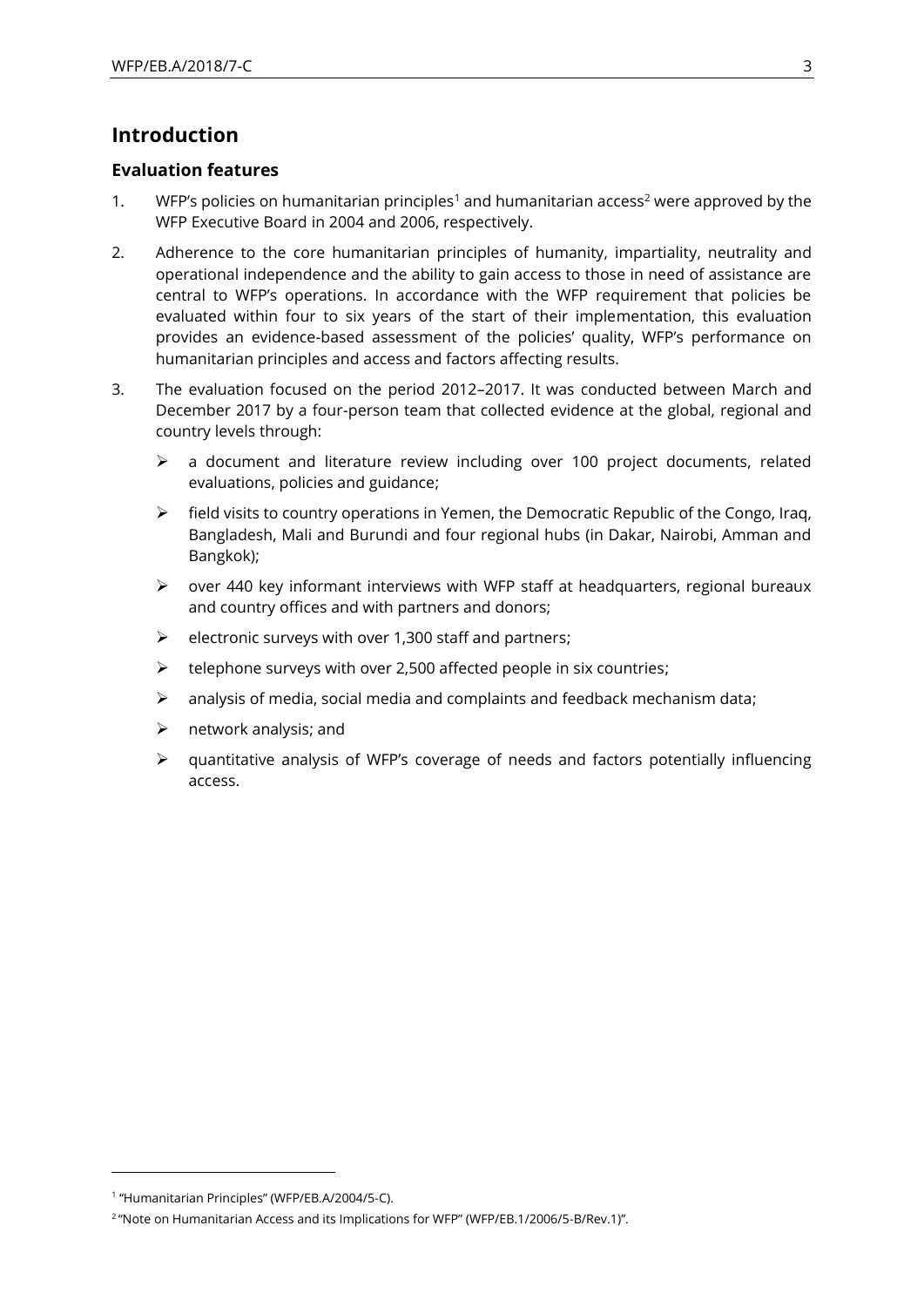

### **Figure 1: Geographic scope of field visits, surveys of affected populations and quantitative analysis**

- 4. Findings from the various data sources were triangulated during the analysis phase to reach consensus on findings and conclusions. In addition to the usual confidentiality arrangements for evaluations, the evaluation team ensured that no context-specific information drawn from interviews was included in the report so as to mitigate risks to participants and thus gain access to relevant sensitive information.
- 5. The evaluation team applied a gender-sensitive approach and adopted measures to ensure that as far as possible men and women participated in the surveys, interviews and workshops in equal proportions. Differences in the responses of men and women and other relevant groups were systematically analysed.
- 6. The evaluation was coordinated with, an [evaluation of WFP's humanitarian protection policy](https://www.wfp.org/content/wfp-policy-humanitarian-protection-policy-evaluation-terms-reference), a summary report on which will be presented for consideration by the Board at its 2018 second regular session.
- 7. Limitations of the evaluation included a lack of direct interviews with affected people; use of a snapshot analysis and observation-based indicators in the quantitative analysis; exclusion of some interview data after the revision of confidentiality arrangements; and changes to the field mission schedule. Despite these limitations, the evaluation team developed valid findings and conclusions.

### **Context**

8. *More protracted emergencies and greater politicization.* WFP's implementation of the policies on humanitarian principles and access since their adoption has increasingly taken place in the context of complex and protracted conflict-related crises. WFP has responded by shifting its approach from food aid to food assistance, with a significant increase in cash-based transfers. The protracted nature of crises has also given the debate on linking humanitarian and development programmes a new impetus, through the "[New Way of Working](https://www.agendaforhumanity.org/initiatives/5358)" initiative, for example. Furthermore, WFP has aligned its strategic planning with the Sustainable Development Goals. The integration of these very different agendas raises important questions for the application of humanitarian principles.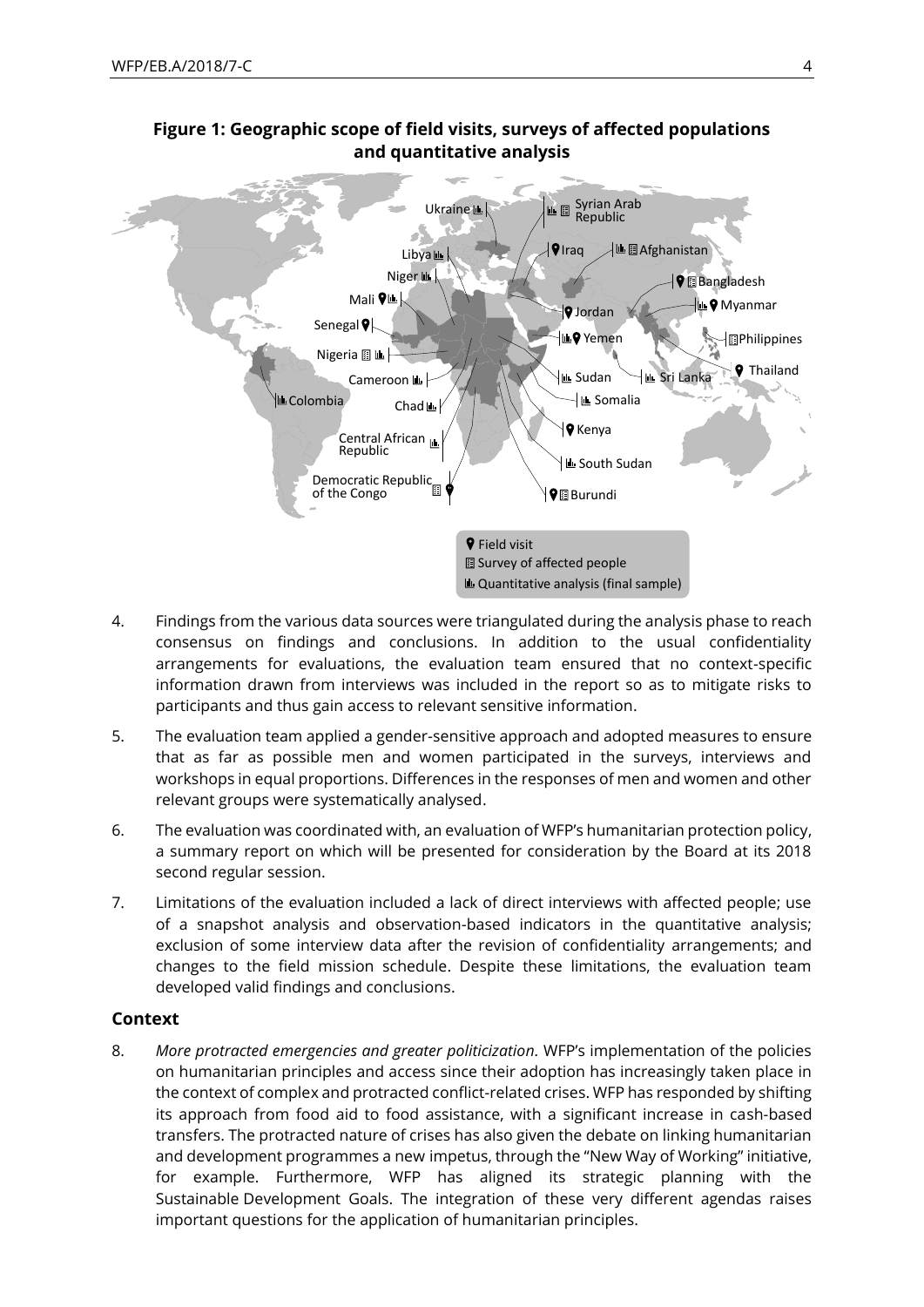- 9. *Increasing obstacles to access.* At the same time, the fragmentation of armed groups, numerous attacks against humanitarian workers, counter-terrorism legislation and increasingly sophisticated government restrictions have rendered access negotiations more complex. This has resulted in an increased focus on access by WFP and the wider humanitarian community, including through programme criticality assessments that aim to balance security and humanitarian programme requirements. Despite these efforts, many international humanitarian organizations have less and less direct contact with affected people, particularly in highly insecure contexts.
- 10. *Emerging realization that principles entail trade-offs*. There is an emerging realization that the application of humanitarian principles may entail trade-offs. Many organizations are still reluctant to acknowledge this, however, and further debate is required.

### **WFP policies on humanitarian principles and access in humanitarian contexts**

11. *Humanitarian principles.* In its 2004 [Statement](http://one.wfp.org/eb/docs/2004/wfp030144~2.pdf) of Humanitarian Principles<sup>3</sup> WFP committed itself to the core humanitarian principles of humanity, impartiality and neutrality. Later, in its [Strategic Plan \(2014](http://documents.wfp.org/stellent/groups/public/documents/eb/wfpdoc062522.pdf)–2017), it amended these three principles to reflect WFP's shift from food aid to food assistance and added operational independence as a fourth humanitarian principle that would guide its work. The Statement of Humanitarian Principles also includes five "foundations of effective humanitarian action" and two "standards of accountability and professionalism", which are not the focus of this evaluation. WFP's definition of the core humanitarian principles (see box below) is closely aligned with the definitions found in [international humanitarian law](https://www.icrc.org/en/war-and-law/treaties-customary-law/geneva-conventions) and adopted by various members of the humanitarian system, including the [United Nations,](https://undocs.org/A/RES/58/114) the Red [Cross and Red Crescent Movement](https://www.loc.gov/rr/frd/Military_Law/pdf/RC_Nov-1965.pdf) and many [non-governmental organizations.](https://www.icrc.org/eng/assets/files/publications/icrc-002-1067.pdf) The document is a statement of—rather than a policy on—humanitarian principles and as such does not discuss application of the principles in practice or include an implementation plan.

#### **WFP's definition of the core humanitarian principles**

*Humanity:* WFP will seek to prevent and alleviate human suffering wherever it is found and respond with food assistance when appropriate. It will provide assistance in ways that respect life, health and dignity.

*Impartiality:* WFP's assistance will be guided solely by need and will not discriminate in terms of ethnic origin, nationality, political opinion, gender, race or religion. In a country, assistance will be targeted to those most at risk, following a sound assessment that considers the different needs and vulnerabilities of women, men and children.

*Neutrality:* WFP will not take sides in a conflict and will not engage in controversies of a political, racial, religious or ideological nature. Food assistance will not be provided to active combatants.

*Operational independence:* WFP will provide assistance in a manner that is operationally independent of the political, economic, military or other objectives that any actor may hold with regard to areas where such assistance is being provided.

*Source:* WFP Strategic Plan (2014–2017)

12. Access. WFP's 2006 Note on Humanitarian Access and its Implications for WFP<sup>4</sup> focuses on access by humanitarian organizations to people in need. The note stresses that it is not possible to standardize WFP's approach and does not prescribe how WFP should strengthen its capacity to negotiate context-specific access. It does, however, identify matters considered crucial for access. These include situation analysis, security awareness and management, partnerships and learning and training.

<sup>&</sup>lt;sup>3</sup> "Humanitarian Principles" (WFP/EB.A/2004/5-C), paragraph 14.

<sup>4</sup> (WFP/EB.1/2006/5-B/Rev.1).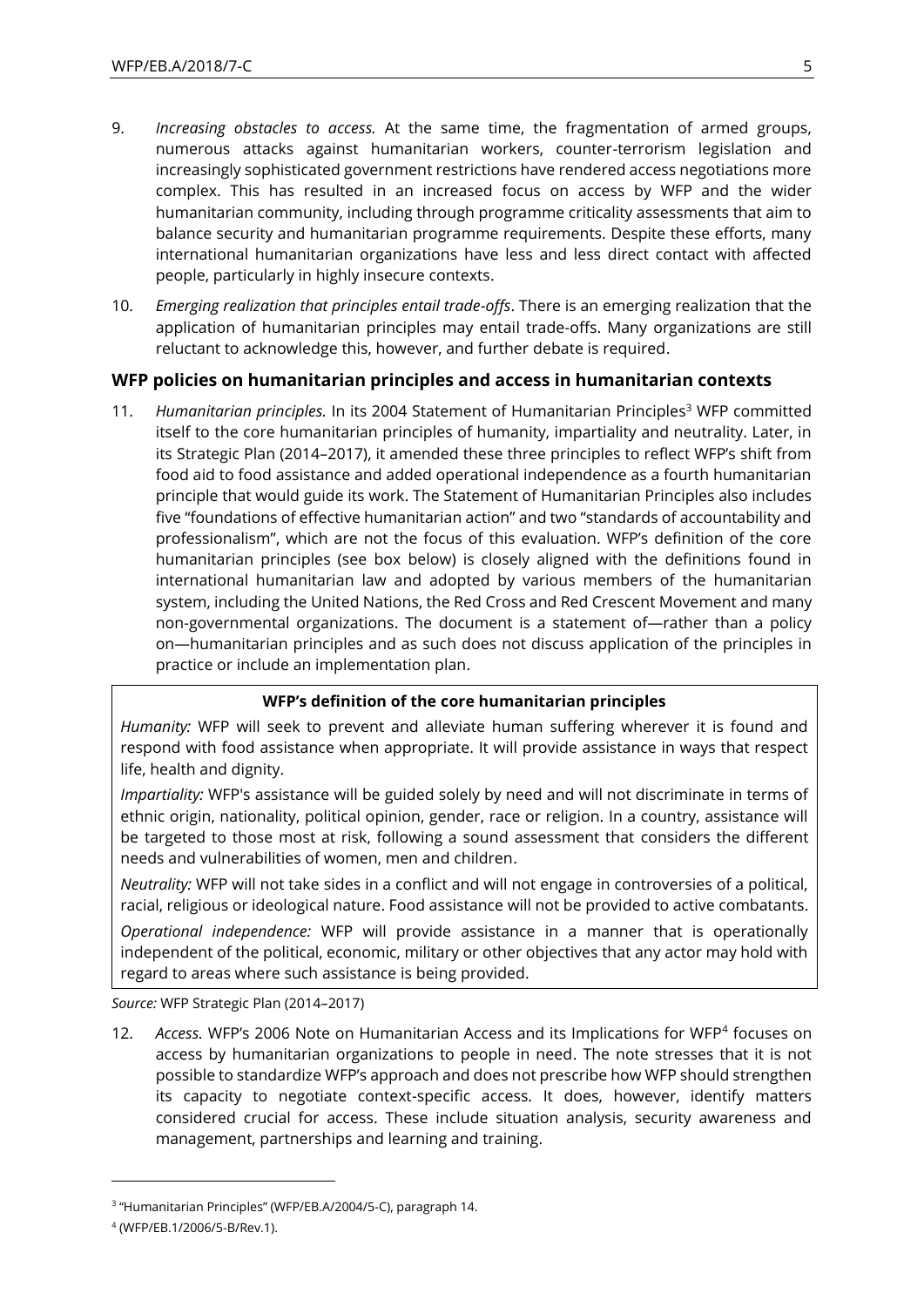## **Findings**

### **Quality of the policy documents and implementation measures**

### *Humanitarian principles*

- 13. The evaluation team finds that the Statement of Humanitarian Principles remains a relevant confirmation of WFP's adherence to the foundational principles of the humanitarian system but fails to meet the standards of a fully-fledged policy. The document presents the four core principles together with other corporate standards and thus risks diluting their importance. Moreover, it does not distinguish between the emergency and development activities of WFP's dual mandate, nor does it articulate how potential tensions between principles could be addressed or how, for example, WFP's work through government agencies in conflict settings might be reconciled with the principles of independence and neutrality.
- 14. The Statement of Humanitarian Principles and other WFP policies on matters such as gender and humanitarian protection largely support and reinforce each other. There are unacknowledged tensions, however, arising for example from the application of a gender transformative approach, which in certain contexts may be perceived as creating confusion.
- 15. *Access.* The Note on Humanitarian Access and its Implications for WFP is based on a review of WFP experiences and is largely coherent, including with WFP policies on matters such as its enterprise risk management. The evaluation team finds that the analysis of obstacles to access, the division of labour in access negotiations and the practices and approaches that are important for access remain relevant. The document does not, however, provide any guidance on how to deal with trade-offs and compromises that might be necessary to secure principled access.
- 16. *Policy implementation.* Neither of the two policy documents prescribes measures for implementation. Initially, WFP did not allocate dedicated resources for policy implementation and instead treated protection activities as one way of operationalizing the humanitarian principles.
- 17. Since 2014 there has been a marked increase in access activities. WFP has invested USD 550,000 from extrabudgetary resources in efforts to document lessons learned; the creation of an advisory group and an operational cell on access; the designation of access focal points in some regional bureaux and country offices; access training and support missions; the development of operational guidance on humanitarian access; and the launch, together with other leading humanitarian organizations, of the [Centre of Competence on](https://frontline-negotiations.org/)  [Humanitarian Negotiation.](https://frontline-negotiations.org/) The evaluation team found little evidence of any impact of these activities on field operations to date. Moreover, while many WFP staff welcomed this recent increase in efforts, a majority of interviewees said that humanitarian principles and access did not receive adequate corporate attention and support.
- 18. *Awareness.* Dissemination of the Statement of Humanitarian Principles is not supported by operational guidance, and the evaluation team found it to have been ineffective*.* As a result, the level of understanding of the humanitarian principles is highly variable across the organization. Twenty-five percent of staff members interviewed displayed only partial knowledge of the core humanitarian principles, despite pre-briefings in several field locations. Of the various stakeholder groups responding to the survey, between 20 and 25 percent stated that WFP staff did not know how to apply the principles [\(Figure 2\)](#page-6-0).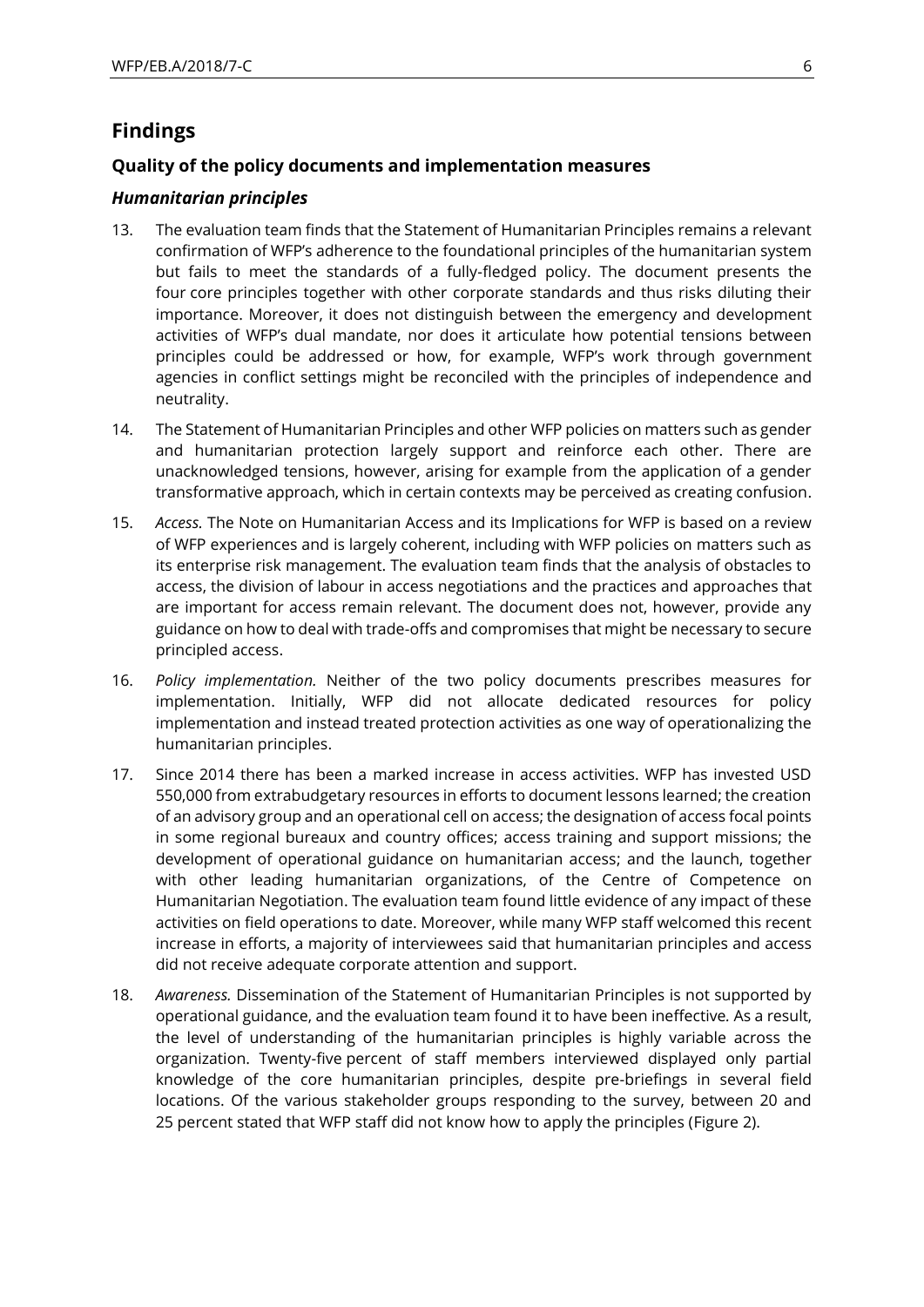<span id="page-6-0"></span>

### **Figure 2: Survey responses on how well WFP staff understand humanitarian principles**

- 19. Regarding access, a majority of interviewees understood well the different roles of humanitarian coordinators, the Office for the Coordination of Humanitarian Affairs and WFP in access negotiations, as well as the responsibility of country directors for decisions affecting humanitarian principles and access. The evaluation team found that the vast majority of access questions were discussed at the country level and that the networks of staff drawn on for access advice were highly decentralized. Moreover, the involvement of WFP headquarters and access to senior management on particularly sensitive access issues was uneven. As a result, the understanding of certain aspects of WFP's approach to access was inconsistent, for example with regard to whether WFP should engage with non-state armed groups.
- 20. *Application of the policy to partners.* WFP relies heavily on partners and commercial providers to deliver its programmes, but the evaluation team found few active efforts to encourage them to apply the policies. While field-level agreements with non-governmental organizations include references to impartiality and some aspects of neutrality, contracts with commercial suppliers do not include equivalent provisions. Non-governmental organization partners reported that training, workshops and conversations with WFP focused mostly on technical issues rather than on strategies, approaches or principles. Many partners said that having access to operational areas was a key criterion for selection as a WFP partner and felt compelled to maintain access even where doing so required a compromise with regard to humanitarian principles. The same partners said that their adherence to humanitarian principles was not important in WFP's due diligence and partner selection.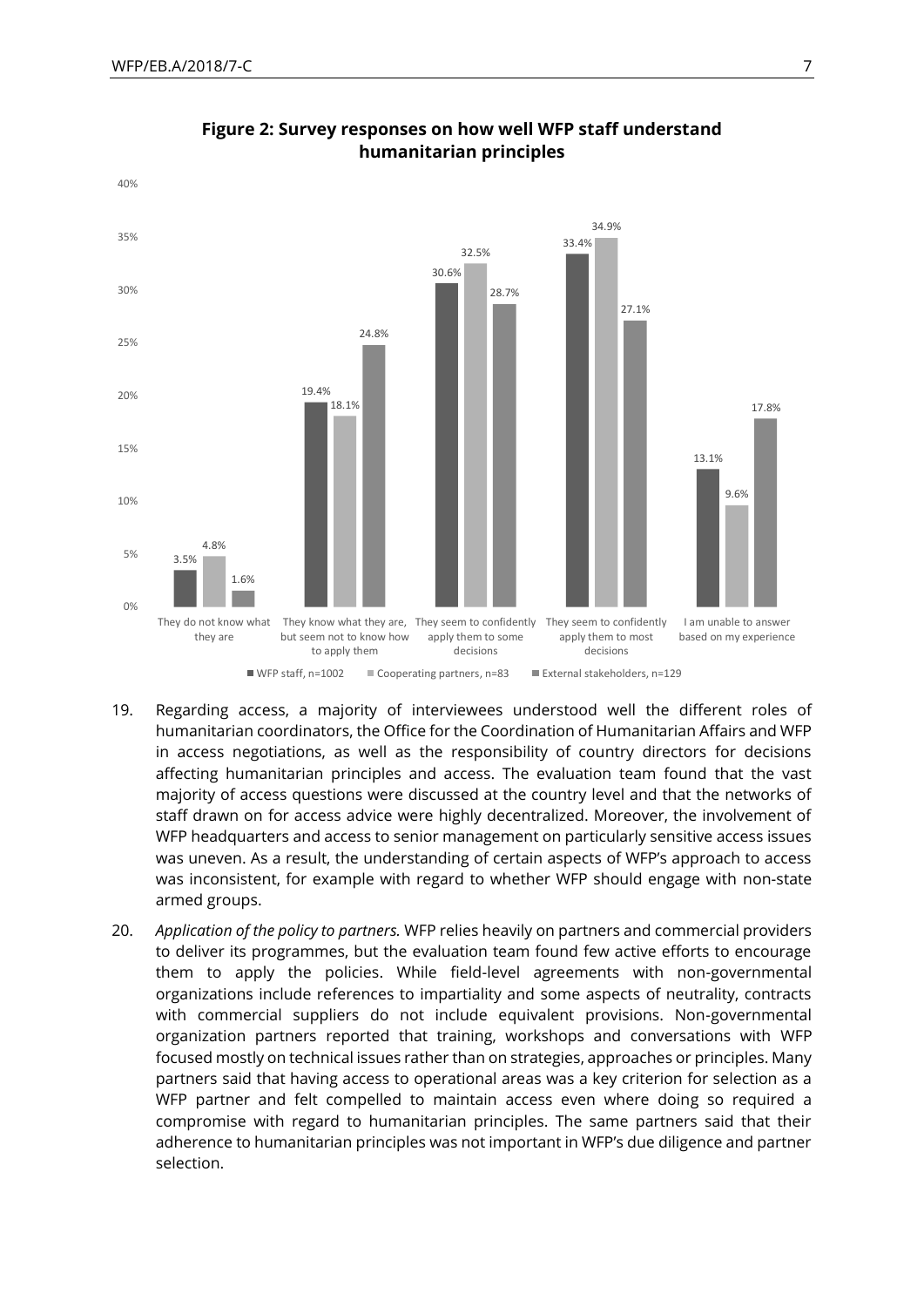-

#### **WFP's progress on humanitarian principles and access**

- 21. *Obstacles to access* were found to be frequent, with 20 out of 22 evaluations of WFP's emergency operations and the same number of project reports mentioning access difficulties. The types of obstacles faced by WFP have remained similar over time. Frequently identified obstacles include visa and food import restrictions, infrastructure problems, government restrictions and conflict.
- 22. *Current levels of access.* The evaluation team found that access restrictions had the most severe effect on needs assessments and monitoring. Partners clearly recognized WFP for its strong needs assessment capacity. To strengthen assessments in areas with limited access, WFP has invested in technological solutions; however, significant challenges linked to the reliability and quality of assessment data were highlighted in the majority of operations visited for this evaluation.
- 23. The evaluation team also identified insufficient WFP field presence for monitoring as a problem in almost all contexts visited, despite investments in third party monitoring: 56 percent of WFP staff members and 68 percent of external stakeholders interviewed were critical of WFP's monitoring practices. Third party monitors often lack the information about WFP's activities necessary to monitor effectively. In addition, data was mostly quantitative and not always easily triangulated.
- 24. Regarding access for delivery of food assistance, available data showed that WFP and its partners performed particularly well in difficult operating environments. In 2016, WFP and its partners assisted an average of 40 percent of people in need in countries identified as experiencing access challenges, compared to just over 10 percent globally.<sup>5</sup> Within those countries, coverage was found to be higher in insecure areas and in areas with difficult logistical conditions. The evaluation team also found a strong and positive relationship between WFP staff presence and its coverage of total needs, as well as a strong correlation between coverage and the availability of non-governmental organization partners. By contrast, coverage did not appear to be directly affected by other factors such as the presence of integrated peacekeeping missions, the level of engagement of other humanitarian organizations, the level of funding per person in need, the level of travel restrictions or the number of staff at the province level.
- 25. Interviewees stressed the important role that WFP, as leader of the Global Logistics Cluster, plays in facilitating the access of other organizations. Ninety-three percent of interviewees provided positive feedback on these services. Nevertheless, apparent coverage gaps remain. Thirty-five percent of stakeholders interviewed for this evaluation stated that there was no access to significant areas with high needs in their countries of operation, and 47 percent (58 percent among WFP staff) said that at least pockets of people were not being reached by WFP or its partners.
- 26. Progress on the humanitarian principles was found to be uneven. Performance against each principle is discussed in the following paragraphs.
- 27. *Humanity.* The evaluation found that due to the nature and the scale of assistance delivered WFP enjoyed a generally positive reputation. The majority of affected people surveyed were satisfied with both the quantity and the quality of assistance delivered [\(Figure 3\)](#page-8-0). The echo of WFP's operations in the media and on social media was largely positive. Survey participants gave humanity the highest rating of all the principles. Ninety percent of WFP staff and 71 percent of external respondents said that WFP "always" or "usually" designed and delivered assistance in a way that respected the dignity of affected people.

<sup>5</sup> Based on food security needs data as reported in the Humanitarian Response Plan and WFP beneficiary numbers for food distribution as reported in WFP's standard project reports. Global data from *[WFP Year in Review 2016](https://www.wfp.org/content/wfp-year-review-2016)*.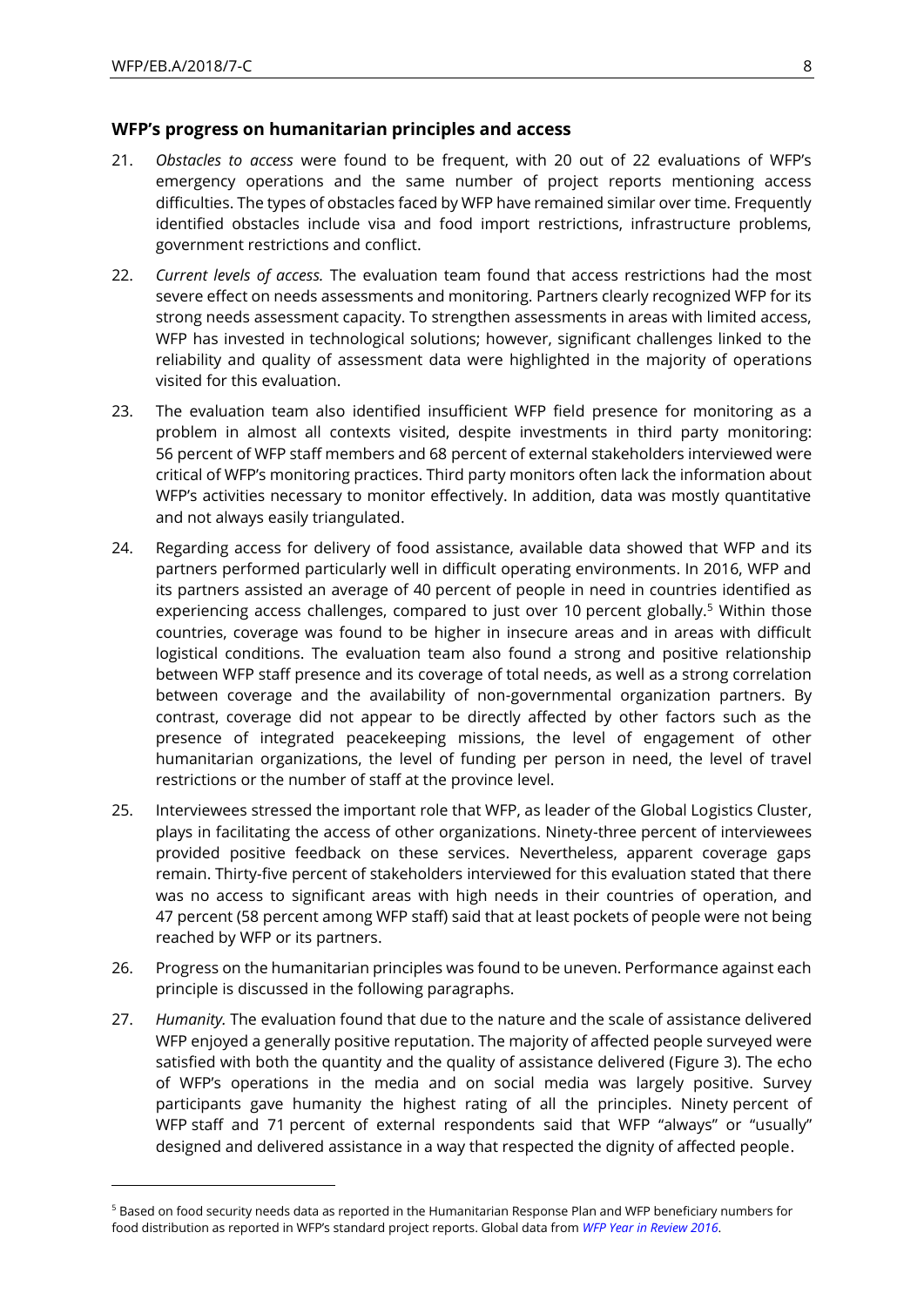<span id="page-8-0"></span>

#### **Figure 3: Aid recipient perceptions of quantity and quality of aid delivered**

- 28. Within this positive picture, quality issues emerged as the most important limitation, raised in nearly all operations visited for this evaluation. These included delayed or incomplete distributions, inappropriate types of food, lack of food diversity and low-quality, expired or rotten food. Many interviewees linked these problems to WFP's perceived prioritizing of quantity over quality. Some cooperating partners, for example, criticized WFP for what they saw as its reluctance to pay more to improve the quality of its programming. Partners also linked quality issues—particularly disappointed community expectations due to delays and irregular distribution—to problems in WFP's planning and processes for communicating with partners.
- 29. Community information, feedback and complaint systems are crucial for tracking and potentially improving the quality of aid. Affected people rated WFP's systems positively, with 66 percent of men and 61 percent of women surveyed reporting that community members were able to give their opinions on WFP's programmes, make complaints and suggest changes. Nevertheless, there were indications that accountability to affected populations required further improvement and that more effort could be made to achieve gender balance in community outreach. Other concerns include significant variability in current partner practices in accountability to affected populations, overlaps and duplication between WFP and partners' mechanisms and gaps in the systematic analysis and use of beneficiary feedback data.
- 30. *Impartiality.* The evaluation team found that WFP had a relatively strong reputation on the principle of impartiality. Staff and partners had a clear understanding of what impartiality entailed and demonstrated a high level of buy-in to the principle. The majority of affected people surveyed found that WFP provided assistance impartially, albeit with significant differences among countries [\(Figure 4\)](#page-9-0). Crucially, none of the data collection and analysis tools used in the evaluation provided any evidence that WFP had deliberately discriminated against any group or individual or that it would do so.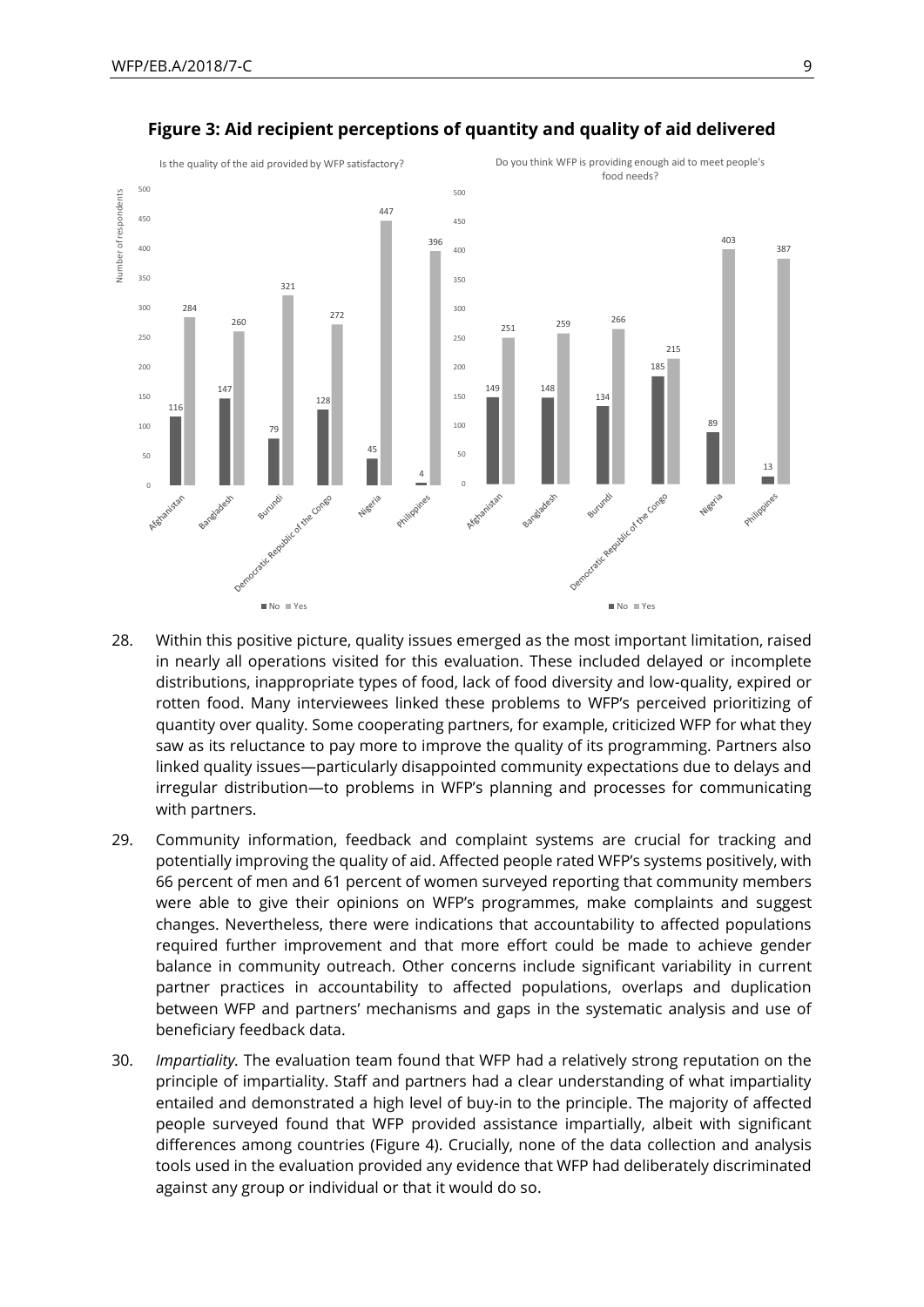

<span id="page-9-0"></span>**Figure 4: Affected people's answers to the question "Do you believe WFP provides aid impartially, without favouritism, based on need alone?"**

31. However, the evaluation team found weaknesses regarding impartiality. Available data suggested that current coverage of food security needs was highly uneven at the global level (Figure 5). The unevenness persisted when data on WFP's cash programmes were considered as well. WFP had limited flexible funding at its disposal, and there was little evidence of such funding being used strategically to correct global coverage imbalances. Moreover, earmarked funding continued to restrict WFP's room to manoeuvre, especially in vulnerable and volatile contexts where flexibility was paramount, as noted in a number of evaluations.<sup>6</sup>

<sup>6</sup> "Synthesis report of operations evaluations (2016–2017)" (WFP/EB.2/2017/6-B).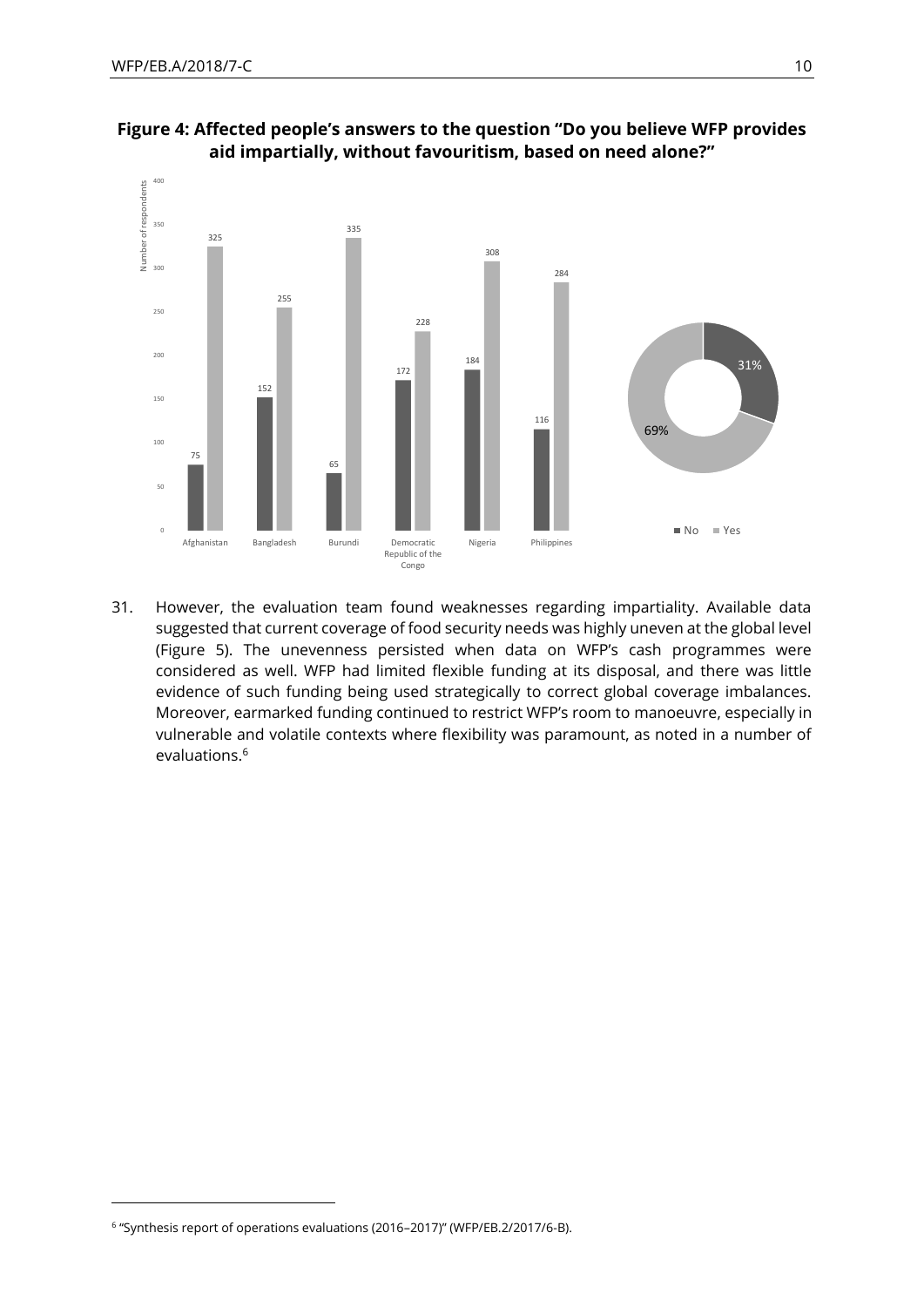

**Figure 5: Average WFP coverage of food security needs**

- 32. The evaluation team also found uneven coverage of food security needs within countries. Food Security Cluster needs and coverage data from some major operations revealed areas where emergency food security needs were severely under-covered (reaching less than 10 percent of people in need), as well as areas where coverage was extremely high (reaching 100 percent of people in need or more). This suggested that WFP could be more active in addressing imbalances by, for example, using data more strategically, identifying coverage gaps to guide funding allocations and requesting donors for less earmarking and greater flexibility to reallocate resources to underserved areas. Currently, WFP also lacks a clear corporate stance on how to handle attempts by host governments or *de facto* authorities to influence needs data and beneficiary selection.
- 33. *Neutrality.* WFP's neutrality tended to be perceived less positively, especially by external stakeholders [\(Figure 6\)](#page-11-0). Among affected populations, 46 percent of survey respondents said that WFP was working to help one side in the conflict win. The main reason for WFP's perceived lack of neutrality was its close relationships with governments, particularly in situations where governments were party to ongoing conflicts. This was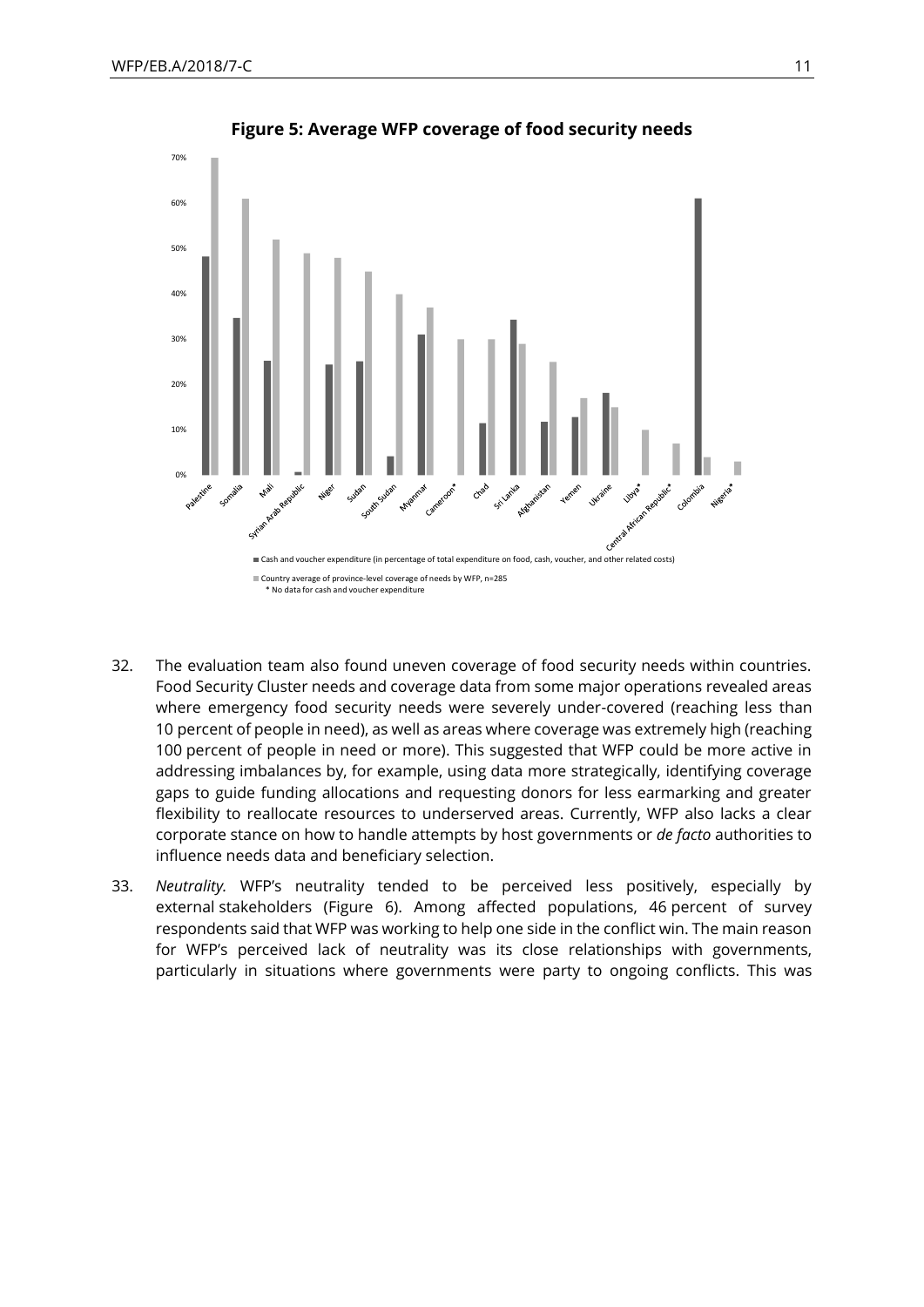1

further confirmed in nine of 11 evaluations<sup>7</sup> that discussed the role of the host government, questioned whether WFP cooperated too closely and indicated that at times governments exerted influence over operations and restricted assistance for specific groups. Interviewees linked WFP's close cooperation with host governments to its status as a United Nations agency, the lack of a clear distinction between development and emergency operations and WFP's limited role in advocating the application of and raising host government awareness of the humanitarian principles.

<span id="page-11-0"></span>



34. Another reason for WFP's perceived lack of neutrality was its reliance on the use of armed escorts (in certain settings), which a majority of interviewees (70 percent) considered to be problematic. In many contexts, in line with the United Nations' security management system, WFP routinely uses armed escorts provided by peacekeeping missions, private contractors or government forces. The evaluation identified good practices in some countries that demonstrate how WFP can influence the decisions of the United Nations' security management system so that they are better aligned with humanitarian principles

<sup>7</sup> Evaluations raising criticisms: 1) Final Evaluation (2014) "Mozambique, Protracted Relief and Recovery Operation 200355, Assistance to Vulnerable Groups and Disaster-affected Populations in Mozambique: An evaluation of WFP's Operation (2012–2014)"; 2) Evaluación de la operación (2016) "Operaciones prolongadas de socorro y recuperación – América Central 200490 Restablecimiento de la seguridad alimentaria y los medios de subsistencia de los grupos vulnerables afectados por crisis recurrentes en El Salvador, Guatemala, Honduras y Nicaragua (2014–2016)"; 3) Country Portfolio Evaluation (2017) "Sri Lanka: An Evaluation of WFP's Portfolio (2011–2015)"; 4) Country Portfolio Evaluation (2013) "Sudan: An evaluation of WFP's Portfolio 2010–2012"; 5) Country Portfolio Evaluation (2012) "Afghanistan: An Evaluation of WFP's Portfolio"; 6) Emergency Evaluation (2015) "An Evaluation of WFP's Regional Response to the Syrian Crisis, 2011–2014"; 7) Operation Evaluation (2014) "Kenya, PRRO 200174, Food Assistance to Refugees: An Evaluation of WFP's Operation (2011–2013)"; 8) Operation Evaluation (2016) "Ukraine – EMOP 200765 Emergency Assistance to Civilians affected by the conflict in Eastern Ukraine November 2014–December 2015"; 9) Évaluation d'opération (2014) "Mali, opération d'urgence 200525, "Assistance pour les populations affectées par la crise au Mali: personnes déplacées, familles hôtes, et communautés fragiles (2013–2014)". Evaluations highlighting positive aspects: 10) Operation Evaluation (2014) "Kenya, PRRO 200174, Food Assistance to Refugees: An Evaluation of WFP's Operation (2011–2013)" and 11) Operation Evaluation (2014) "Philippines, Protracted Relief and Recovery Operation PRRO 200296: Support for Returnees and Other Conflict Affected Households in Central Mindanao, and National Capacity Development in Disaster Preparedness and Response 01 May 2012 to 30 April 2014".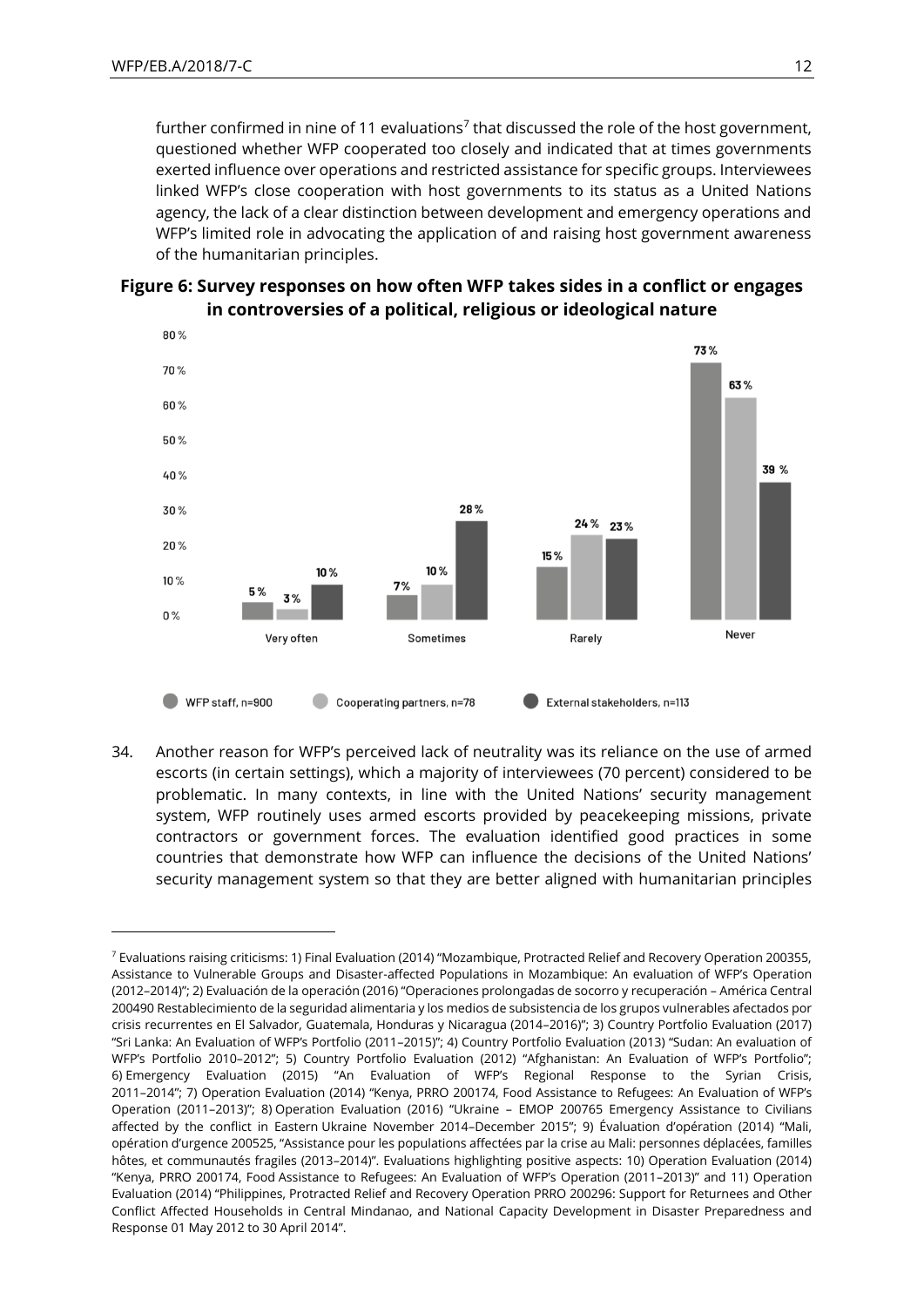by, for example, avoiding armed escorts. WFP's own security capacity is not always sufficient, however, or adequately utilized for this purpose.

35. *Operational independence.* This is the least understood of WFP's core humanitarian principles. Staff members demonstrated various understandings of independence, including as referring to the importance of having an independent logistics capacity, the requirement to separate their personal or political convictions from their jobs, and a variation of impartiality and the requirement to provide assistance based solely on need. The evaluation team found that WFP's potential exposure to the political interests of donors was high. In addition, the dependence of WFP on a small pool of donors for much of its funding and the steadily declining share of multilateral and fully unearmarked contributions (6.45 percent of contributions in 2016)<sup>8</sup> poses a potential risk to operational independence. While interviewees and survey respondents indicated that donor pressure on WFP to follow non-humanitarian objectives was relatively rare, there is little evidence of WFP refusing donor funding, even when tied to conditions. While the majority of affected people surveyed believed that WFP was independent of its donors, many interviewed staff and partners said that WFP was donor-driven and hesitant to better use its strategic position to influence donors.

### **Explanatory factors**

- 36. Interviewees frequently mentioned WFP's mandate to provide food assistance as one of the most important factors facilitating the organization's access to people in need. This is due to the relatively uncontroversial nature of food assistance (as compared to protection, for example); the ability to use even short windows of opportunity to distribute food in an area; and the popularity of food as a commodity, which increases its acceptance but can also attract efforts to manipulate or divert it.
- 37. The evaluation team found that WFP had an organizational culture that often gave precedence to humanity and access over, and at times in trade-off of, other longer-term considerations, including WFP's perceived neutrality, independence and impartiality. Factors driving this culture include the organization's pride in its ability to deliver in challenging environments and incentives for prioritizing delivery. As a result, interviewees clearly view WFP's performance on humanity more positively than they view its performance on the other humanitarian principles [\(Figure 7\)](#page-13-0).

<sup>8</sup> *[WFP's Use of Multilateral Funding: 2016 Report](https://docs.wfp.org/api/documents/WFP-0000019524/download/)*

<sup>(</sup>available at https://docs.wfp.org/api/documents/WFP-0000019524/download/)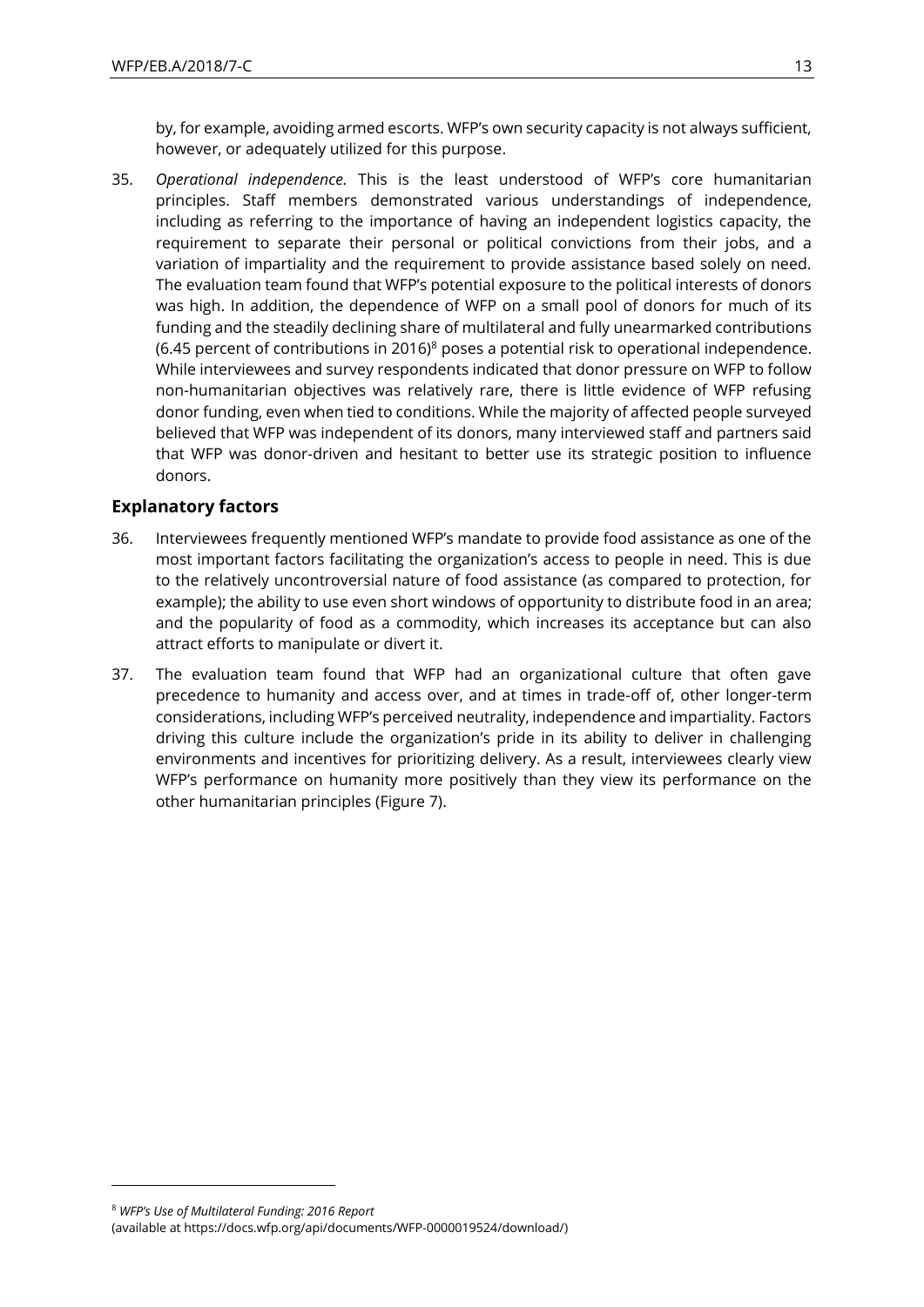

### <span id="page-13-0"></span>**Figure 7: Share of interviewees expressing a positive or very positive opinion about WFP's performance on humanitarian principles**

- 38. WFP relies heavily on partners for access to operational areas and assistance delivery. Adherence to humanitarian principles was constrained, however, by weaknesses in partner selection and management and monitoring of partner activities, combined with strong competition among partners and pressures on price. Survey respondents identified private contractors and cooperating partners as the actors most likely to accept problematic compromises in order to achieve access. With regard to private contractors, particularly transport companies, interviewees criticized WFP's lack of oversight and control over their business practices such as the handling of road checkpoints.
- 39. Strategic relationships with host governments often facilitate government authorizations and enhance WFP's access. However, these same relationships may in some contexts undermine the perception of WFP's neutrality and the impartiality of assistance. This is particularly true when WFP does not actively advocate principled engagement. WFP's practice of continuing to deliver through government agencies in some conflict contexts may also interfere with perceptions of neutrality and impartiality. Furthermore, the lack of systematic and strategic engagement with non-state armed groups in many contexts not only undermines WFP's perceived neutrality but can also limit its access to areas controlled by such groups.
- 40. Decision-making processes in WFP are highly decentralized, and this flexibility has enabled access. It also limits coherence between different country offices and sub-offices, however, especially when operational responsibilities for access and humanitarian principles are not clearly defined at the country level.
- 41. Against this background, the evaluation team found staff competence to be a crucial factor. It also found significant shortcomings in corporate efforts in the context of deployments, induction, training and staff selection to ensure consistently high levels of staff competence on humanitarian principles and access.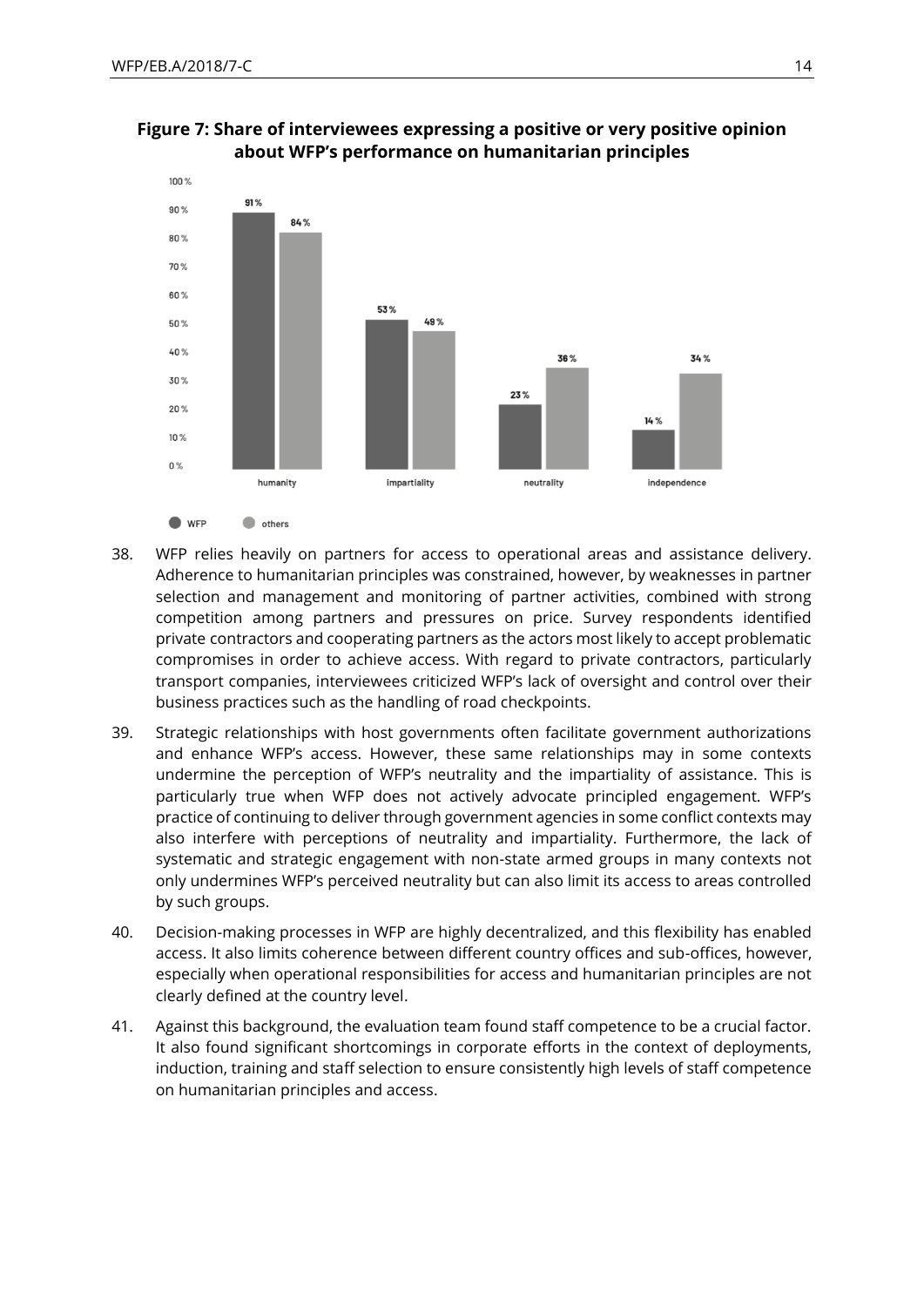## **Conclusions**

- 42. The evaluation team concludes that humanitarian principles and access are more relevant today than ever before and need increased institutional attention and support. The policy documents are largely coherent, but have not been adequately disseminated or implemented in concert with other cross-cutting policy areas.
- 43. WFP's strong access for delivery through partners and its related strong performance on humanity comes at the expense of some compromises on the principles of impartiality, neutrality and operational independence in some settings. Greater attention to a principled approach, as well as to promoting principled access for needs assessment and monitoring, are essential.
- 44. Since a broad range of internal factors affect humanitarian principles and access, the evaluation team concludes that a cross-functional effort is required for successful policy implementation.

### **Recommendations**

45. The following eight recommendations derive from the evaluation findings and conclusions and are informed by an evaluation workshop in January 2018 that was attended by WFP staff in a number of WFP functional areas.

|                                                                                                                                                   | Recommendation                                                                                                                               | <b>Timing and</b><br>responsible units |  |  |  |
|---------------------------------------------------------------------------------------------------------------------------------------------------|----------------------------------------------------------------------------------------------------------------------------------------------|----------------------------------------|--|--|--|
| <b>Recommendation 1: Policy dissemination</b>                                                                                                     |                                                                                                                                              |                                        |  |  |  |
|                                                                                                                                                   | Strengthen the dissemination and operationalization of the policies on access and<br>humanitarian principles:                                | 2019<br>Policy and                     |  |  |  |
|                                                                                                                                                   | develop and compile short versions of the policies and ensure their integration<br>in core institutional guidance;                           | Programme<br>Division                  |  |  |  |
|                                                                                                                                                   | share guidance and training materials more widely and adapt them to specific<br>contexts where necessary;                                    |                                        |  |  |  |
| $\bullet$                                                                                                                                         | increase the accountability of country directors for policy implementation;                                                                  |                                        |  |  |  |
| $\bullet$                                                                                                                                         | strengthen communications on the humanitarian principles with host<br>governments, de facto authorities and communities; and                 |                                        |  |  |  |
|                                                                                                                                                   | clarify outstanding policy issues in new guidance and training.                                                                              |                                        |  |  |  |
| <b>Recommendation 2: Prioritization of principles</b>                                                                                             |                                                                                                                                              |                                        |  |  |  |
| Put in place measures to increase the priority given to neutrality, impartiality and<br>operational independence relative to access and humanity: |                                                                                                                                              | 2018<br>Policy and                     |  |  |  |
|                                                                                                                                                   | ensure that humanitarian principles are taken into account in the development<br>of other policies and strategies;                           | Programme<br>Division                  |  |  |  |
| $\bullet$                                                                                                                                         | identify triggers for corporate decisions on complex trade-offs; and                                                                         |                                        |  |  |  |
| $\bullet$                                                                                                                                         | increase the coherence of efforts relating to cross-cutting issues such as gender,<br>protection and accountability to affected populations. |                                        |  |  |  |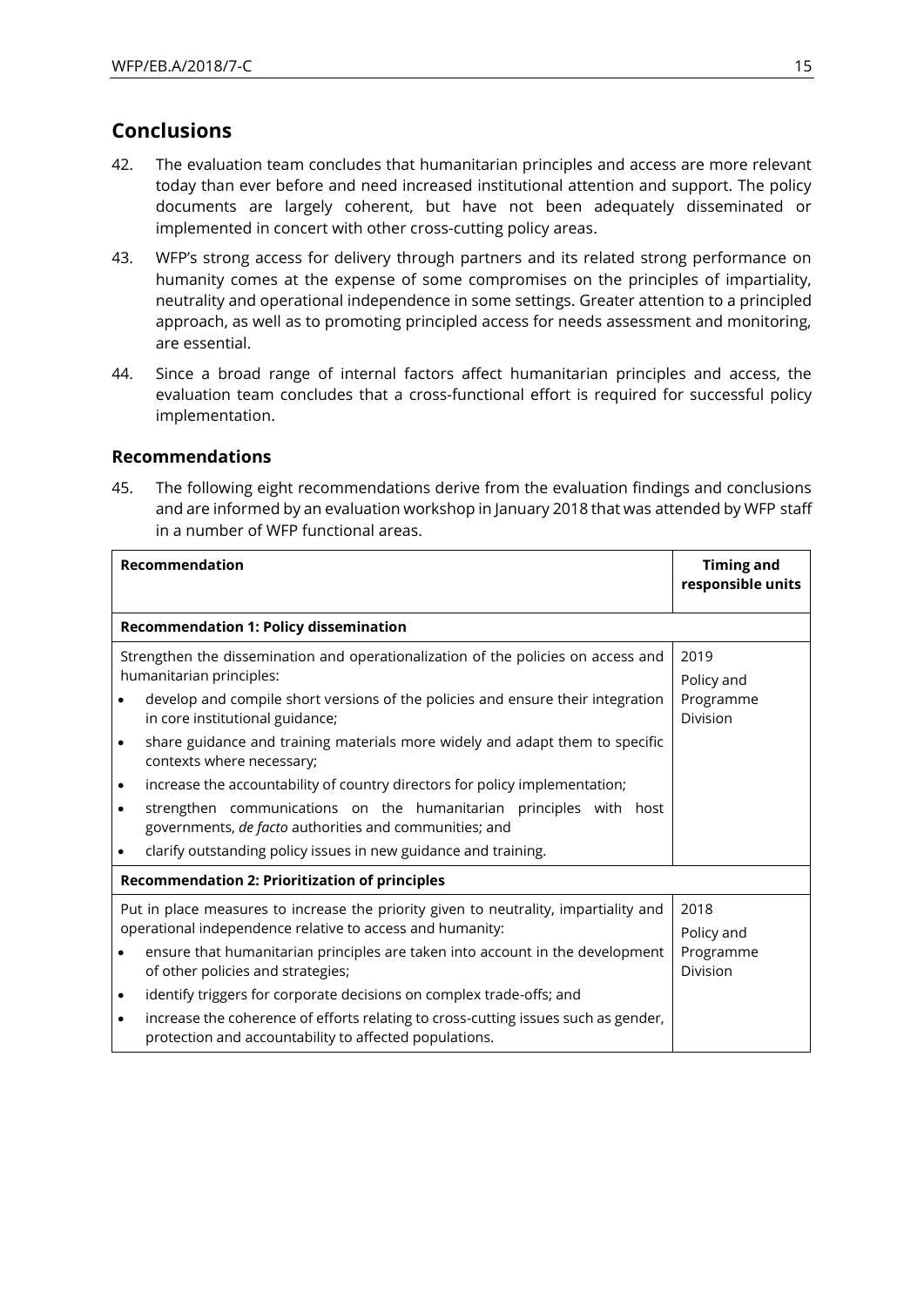| Recommendation                                                     |                                                                                                                                                                                                                                                                                                                                                                                                                                                                                                                                                                                                                                                                                                                                                                                                                                                                                                                                                                          | <b>Timing and</b><br>responsible units       |  |  |
|--------------------------------------------------------------------|--------------------------------------------------------------------------------------------------------------------------------------------------------------------------------------------------------------------------------------------------------------------------------------------------------------------------------------------------------------------------------------------------------------------------------------------------------------------------------------------------------------------------------------------------------------------------------------------------------------------------------------------------------------------------------------------------------------------------------------------------------------------------------------------------------------------------------------------------------------------------------------------------------------------------------------------------------------------------|----------------------------------------------|--|--|
|                                                                    | <b>Recommendation 3: Staff capacity</b>                                                                                                                                                                                                                                                                                                                                                                                                                                                                                                                                                                                                                                                                                                                                                                                                                                                                                                                                  |                                              |  |  |
| $\bullet$<br>$\bullet$<br>$\bullet$<br>$\bullet$<br>$\bullet$<br>٠ | Considerably strengthen staff competencies on humanitarian principles and access,<br>particularly in complex emergency situations:<br>provide standard, mandatory induction, including on access and humanitarian<br>principles, to all WFP personnel;<br>develop tailored training modules on humanitarian principles and access for<br>existing trainings, including compulsory online courses;<br>strengthen mentoring, continue supporting the Centre of Competence on<br>Humanitarian Negotiation and enable the deployment of experienced national<br>staff;<br>assign operational responsibility for issues relating to humanitarian principles<br>and access to a field management position reporting to the country director;<br>facilitate peer exchanges;<br>include humanitarian principles and access in the terms of reference of all<br>regional humanitarian advisers;<br>ensure adequate field capacity for analysing and documenting principled access | 2019<br>Human Resources<br>Division          |  |  |
|                                                                    | issues in L3 and L2 emergency responses; and<br>ensure compliance with programme criticality processes.                                                                                                                                                                                                                                                                                                                                                                                                                                                                                                                                                                                                                                                                                                                                                                                                                                                                  |                                              |  |  |
|                                                                    | Recommendation 4: Partnership - cooperating partners                                                                                                                                                                                                                                                                                                                                                                                                                                                                                                                                                                                                                                                                                                                                                                                                                                                                                                                     |                                              |  |  |
|                                                                    | Give more priority to humanitarian principles in all elements of engagement with<br>cooperating partners:<br>exchange with donors on good practices;<br>integrate humanitarian principles into standardized partner selection and due<br>diligence, field-level agreements, assessment and training;<br>strengthen WFP's monitoring capacity;<br>➤<br>better define the standards for accountability to affected populations expected                                                                                                                                                                                                                                                                                                                                                                                                                                                                                                                                    | 2019<br>Operations<br>Services<br>Department |  |  |
|                                                                    | of partners; and                                                                                                                                                                                                                                                                                                                                                                                                                                                                                                                                                                                                                                                                                                                                                                                                                                                                                                                                                         |                                              |  |  |
|                                                                    | improve joint planning and communication with partners, including on risks.                                                                                                                                                                                                                                                                                                                                                                                                                                                                                                                                                                                                                                                                                                                                                                                                                                                                                              |                                              |  |  |
| $\bullet$                                                          | Recommendation 5: Partnership - commercial partners<br>Increase policy awareness, guidance and training opportunities for commercial<br>partners:<br>provide guidance and training on how to handle sensitive situations;<br>require reports on humanitarian principles and accept costs linked to<br>compliance with humanitarian principles where necessary; and<br>where there are risks to compliance with humanitarian principles, rely more<br>strongly on WFP transport assets and staff.                                                                                                                                                                                                                                                                                                                                                                                                                                                                         | 2019<br>Supply Chain<br>Division             |  |  |
| <b>Recommendation 6: Needs assessment</b>                          |                                                                                                                                                                                                                                                                                                                                                                                                                                                                                                                                                                                                                                                                                                                                                                                                                                                                                                                                                                          |                                              |  |  |
| $\bullet$<br>$\bullet$<br>٠                                        | Continue investing in and further strengthen needs assessment and the use of needs<br>assessment data:<br>continue investing in vulnerability analysis and mapping;<br>develop a coherent corporate position on how to react when host governments<br>seek to significantly challenge or influence needs assessment data;<br>work more actively with the Food Security Cluster to track and document sector<br>coverage of needs; and<br>use partner data more actively for triangulation.                                                                                                                                                                                                                                                                                                                                                                                                                                                                               | 2019<br>Operations<br>Services<br>Department |  |  |